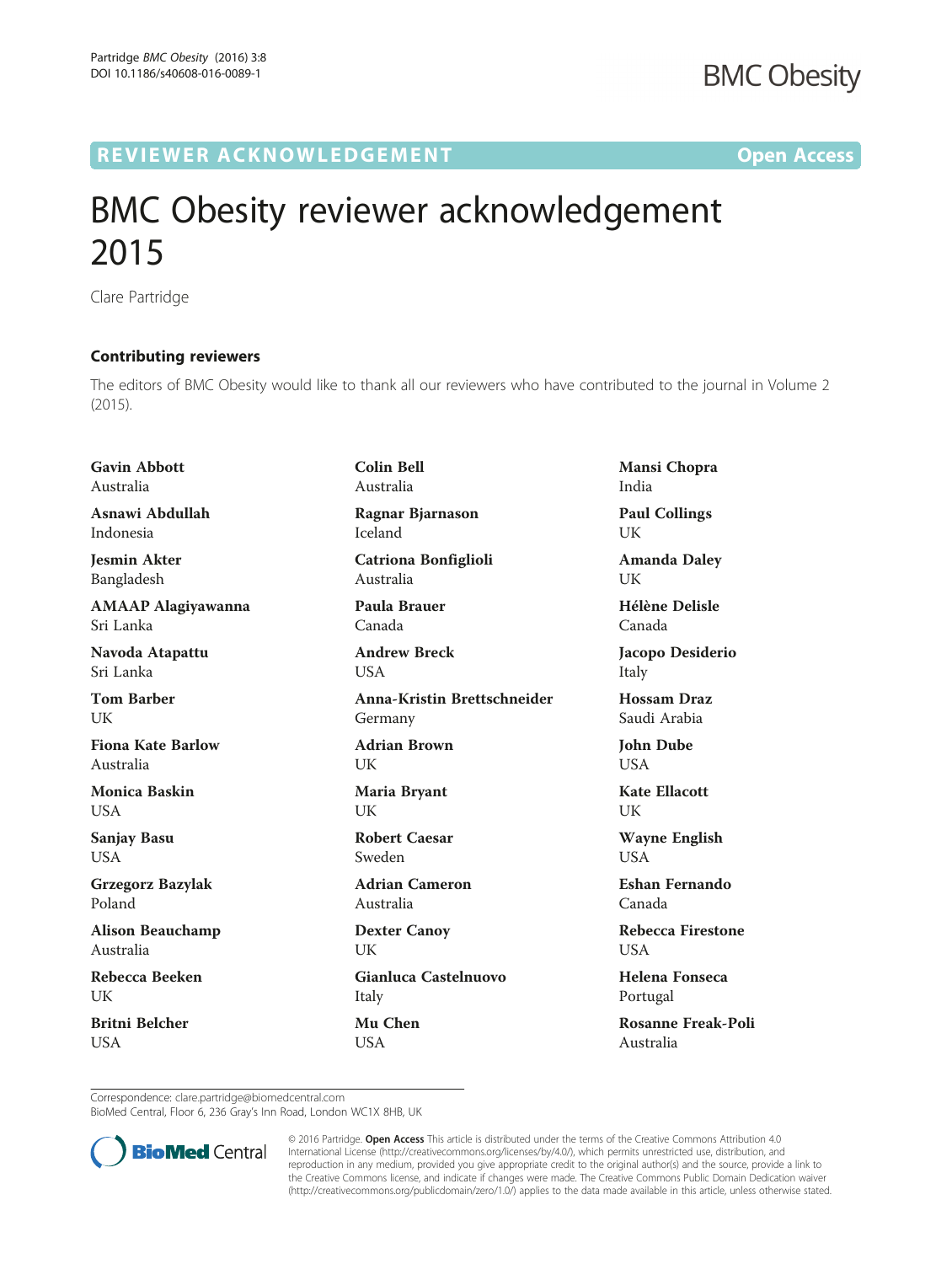L M Funk **USA** 

Frances Garden Australia

Jewel Gausman USA

Gilles Gouspillou Canada

Josephine Gwynn Australia

Nyssa Hadgraft Australia

Mark Harris Australia

Hongbo He China

David Heber USA

Peter Henneman Netherlands

Erica Hinckson New Zealand

Bruce Hollis **USA** 

Katy Horner Ireland

Golam Hossain Bangladesh

Haijing Huang USA

Fumiaki Imamura UK

Lindsay Jaacks USA

Chandra Jackson USA

G S Jakobsen Norway

Randi Jepsen Denmark

Rodney Joseph USA

Nishan Kalupahana Sri Lanka

Anne Kavanagh Australia Isurujith Kongalaliyanage

Sri Lanka

Vivica Kraak **USA** 

Yan Lam Australia

Donatella Lanari Italy

Rachel Laws Australia

Dayna Lee-Baggley Canada

Jimmy Chun Yu Louie Australia

Julie Lumeng USA

Brigid Lynch Australia

Claire Madigan Australia

Kristen Malecki USA

Lucia Martinez De La Escalera Clapp USA

Paolo Marzullo Italy

Stephanie Mazzucca USA

Philip McTernan UK

Alexander Miras UK

Jason Nagata USA

Christine Olson **USA** 

Rocco Paluch USA

Dimitris Papamargaritis UK

Guillaume Pare Canada

Ashan Pathirana Sri Lanka

Christine Peat **USA** 

Melanie Pescud Australia

Helena Piccinini-Vallis Canada

Milan Piya UK

Virginia Quick USA

Elizabeth Reifsnider **USA** 

Jinnie Rhee USA

Wendy Robertson UK

Liane Roe **USA** 

Bashiru Imoro Ibn Saeed Ghana

Francesca Seta USA

Florian Seyfried Germany

Carrie Sheets USA

Saad Siddiqui Oman

Jamie Sims UK

Debbie Smith UK

Nicola Spurrier Australia

Claire Stocker UK

Claudia Strugnell Australia

Nicole Stupka Australia

Aaron Sussell USA